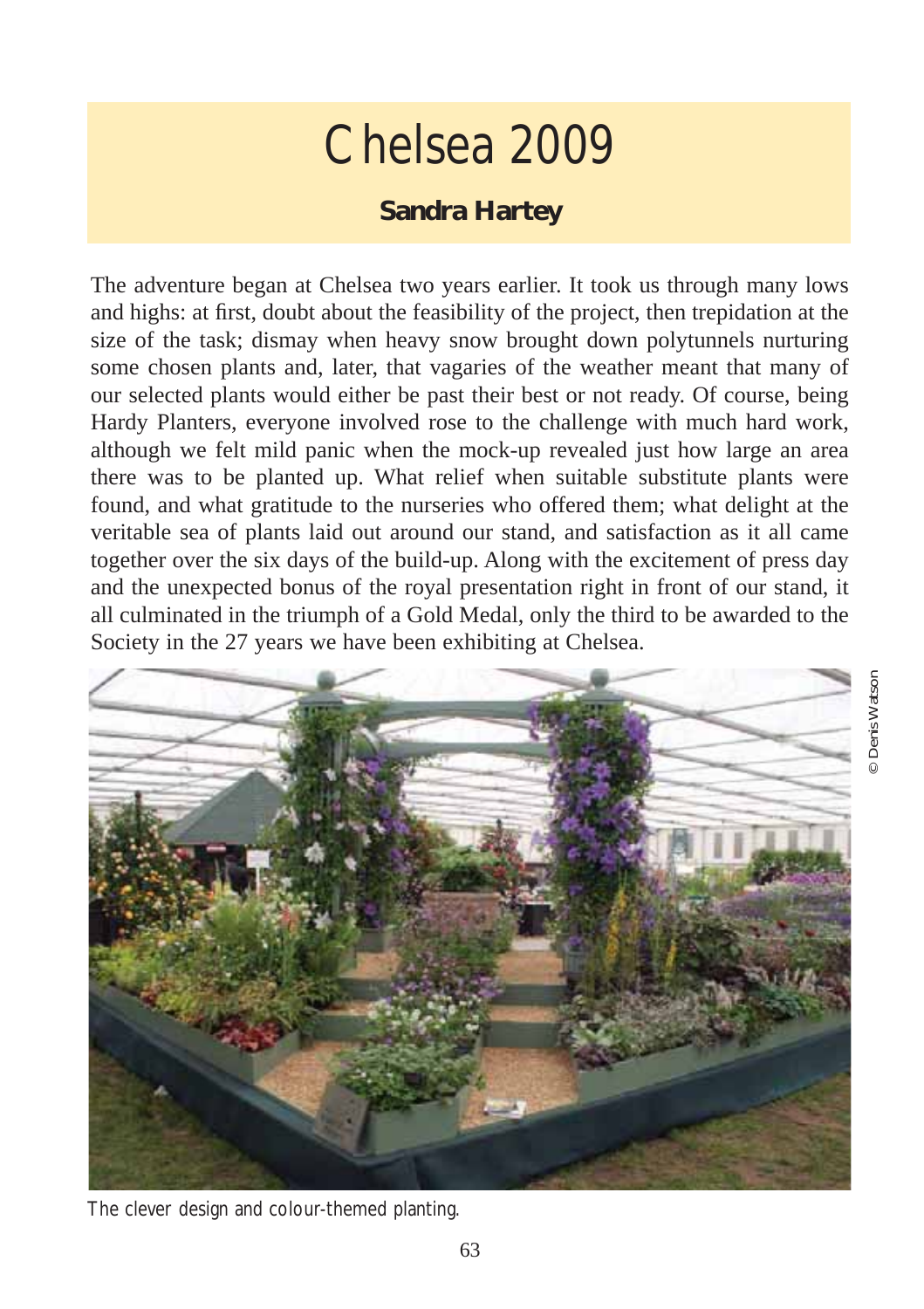

A geranium rill.

The idea came from Monica Gerhold In 2007 while still inspired by the spirit of this prestigious show, she suggested we might put together an exhibit featuring the Society's Specialist Groups. Though it was an excellent idea, I feared it would be a logistical and organisational nightmare, but in January 2008 we returned to it. All the Specialist Groups were prepared to contribute, with varying levels of active participation. Monica's final design, entitled 'An English Villa Town Garden,' featured a tranquil area of colour-themed herbaceous borders. A planted rill, bordered by a gravelled pathway, separated the two main planted areas. The path stepped up to a raised central area,

featuring a large terracotta pot, and, at the corners, four slatted columns, connected by arched crossbeams, were set in planted boxes. This clever design provided the opportunity to display clematis on the columns, and the planted rills would be a perfect place for hardy geraniums. The stepped levels meant it rose to a considerable height and was visible from a distance – the RHS are now keen on displays with height, as there is so much more headroom in the new pavilion. Happily the brief for our exhibit fitted in well with the RHS theme for this year's show – celebrating British horticulture.

We needed someone with a wide knowledge of plants as well as artistic flair to oversee acquiring the plants and the actual planting. Sue Ward immediately sprang to mind, because of her artist's eye for putting plants together and her plantsmanship, shown in her exquisite small garden in Hampshire. In July 2008 the team was formed: in addition to Monica and Sue, Dr Mary Toomey would provide her clematis expertise; Jennifer Harmer, the Society's historian, would compile the leaflet to accompany the display, incorporating information about the Specialist Groups as well as a plant list; Sally-Ann Turner would prepare the plant labels and Denis Watson, HPS shows coordinator, would oversee it all.

We got down to business and in October we heard that the RHS had accepted our application. Brian Hall of Northwood Trellis, who has worked with Monica in her capacity as a garden designer, undertook the construction of the stand with the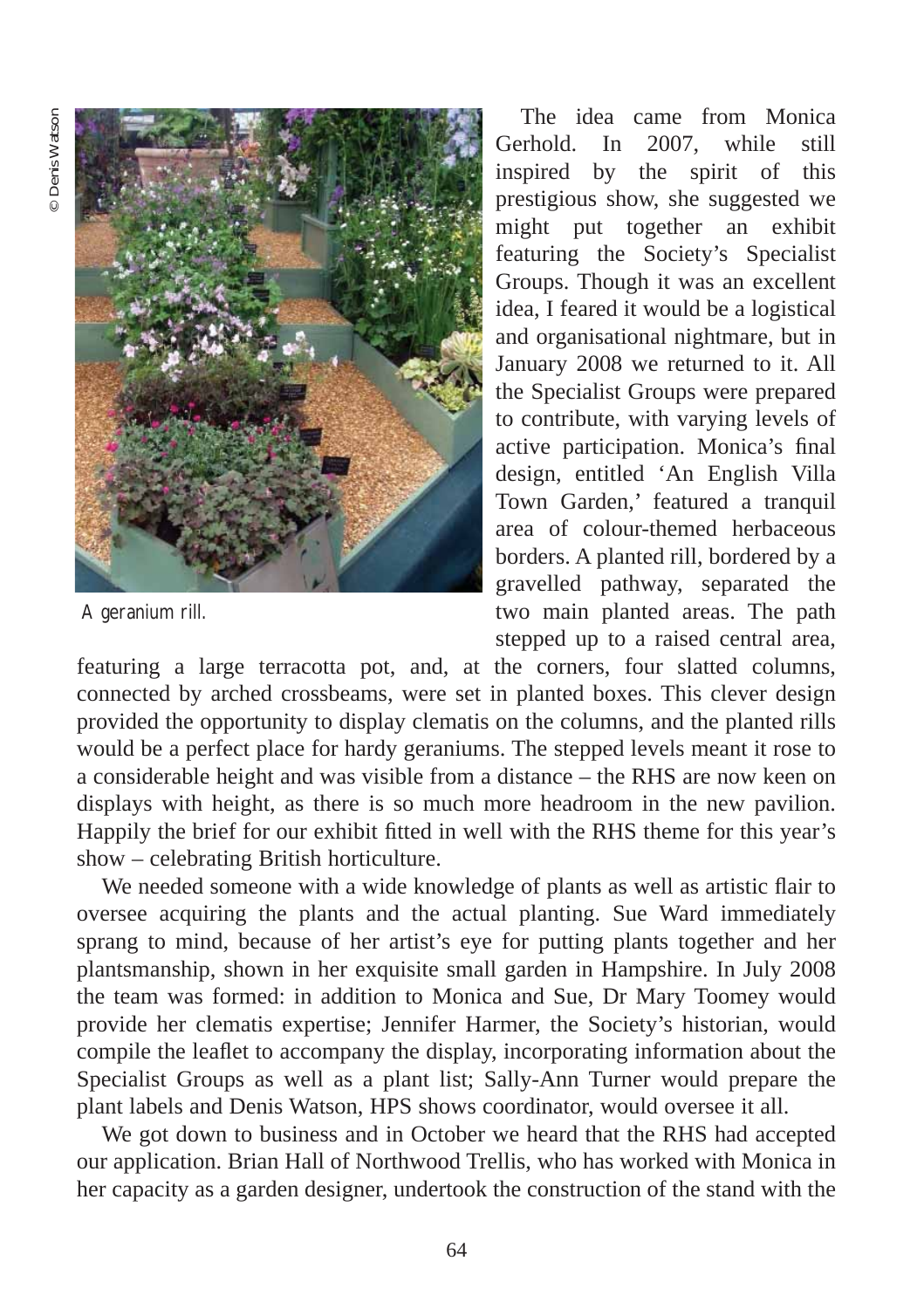help of Paul, Monica's husband. It was decided not to rely on members to supply all the plants and we placed an order with Hardy's Cottage Garden Plants, who guaranteed that the plants would be in bloom at the right time. The clematis were ordered from Ockley Court Nursery. Mark Lyman, an HPS Hampshire member, supplied the delphiniums, and some plants came from a few other Hampshire Group members. The Hardy Geranium Group produced a wonderful collection of their specialities, as did the Variegated Plants Group including two nurserymen, Piers Bowley of Bowley Plants, in spite of the disastrous collapse of his polytunnels, and Bob Brown of Cotswold Garden Flowers.

In early April a mock-up of the stand was erected on Monica's drive, with empty pots placed in the scarily large planting areas to check how many plants we would need. Collecting the plants was a massive undertaking, with vans travelling in many directions. When the weather did its worst, Sue and Jennifer had to go hunting for replacements. Fortunately the nurserymen, including Kevin Hughes of Heale Plants and Nigel Rowland of Long Acre Plants, came up trumps. Plants came from Hampshire, Somerset, Surrey, Wiltshire and Worcestershire.

Once at Chelsea, the stand was constructed and the clematis were 'planted' – the deployment of these climbers was a masterpiece of deception. The pillars appeared to be covered in clematis growing in planters on the ground but, in addition, shelves were inserted all the way up inside the pillars, and plants, in pots painted the same blue-grey-green colour (mixed to Monica's recipe) as the pillars,



A pool of sunshine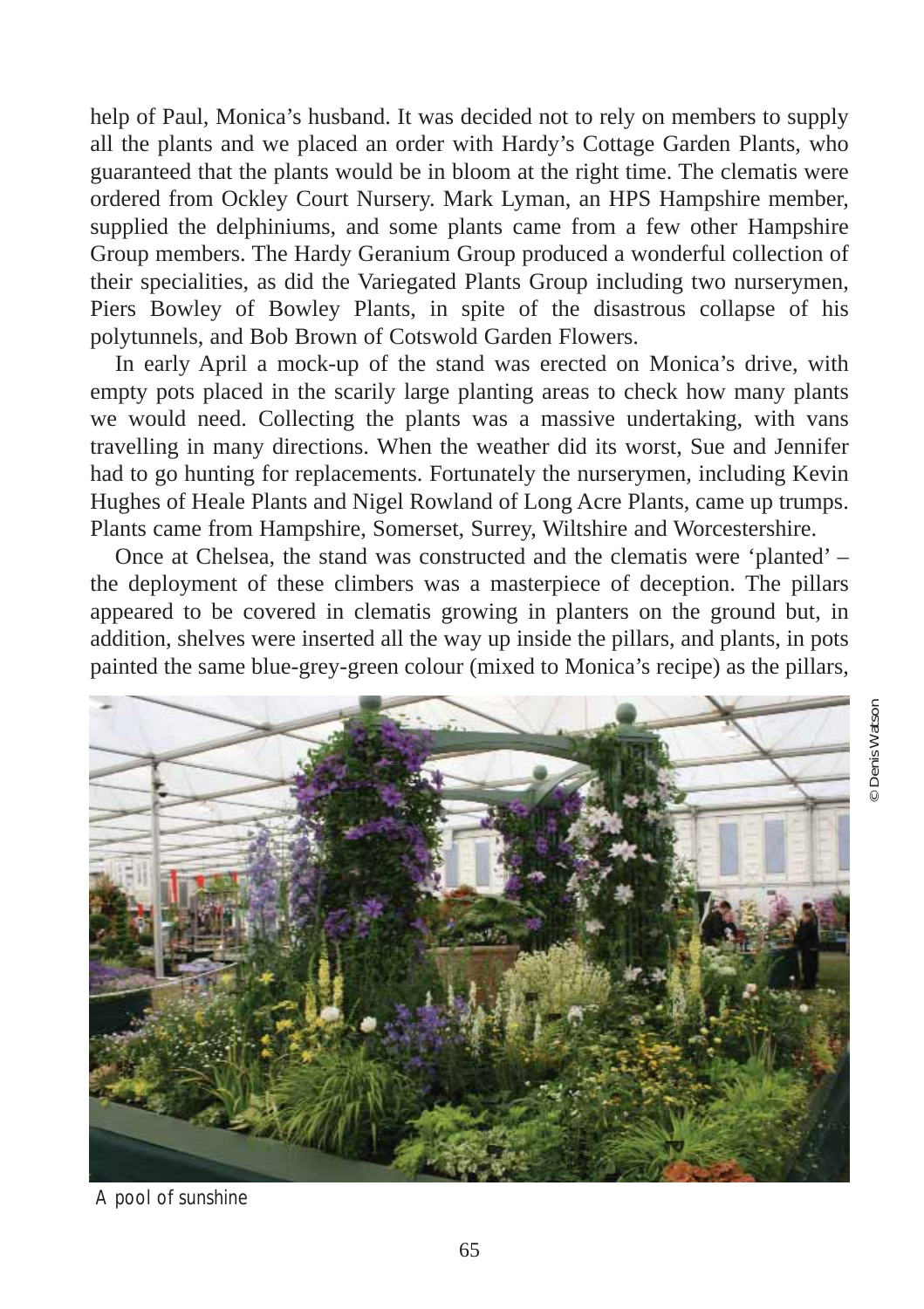

Purple *Clematis* Parisienne and *Delphinium* 'Spindrift'

Sandra Hartley © Sandra Hartley



Aeonium arboretum 'Variegatum'.

were placed on these shelves, about 130 plants in all! It's notoriously difficult to make clematis look realistic in show displays, so Sheila Chapman, who had recently retired after many years of exhibiting her clematis at Chelsea and other shows, gallantly travelled from Essex to help to arrange them.

We were surrounded by a vast array of plants. While Marcelle Maloney and Pam Heal from the Middlesex Group joined Jennifer and Monica in patiently 'dressing' the plants – removing weeds and dead or damaged leaves and generally titivating – Sue set about planting up the geranium rills, carefully grading the plants for height. The two large triangular planting areas were to be colour-themed: gold, yellow-variegated, green and white in one, and red, pink, silver and whitevariegated in the other, with blue used as a highlight in both.

Sally-Ann had prepared a lot of labels in advance but many last-minute changes had to be made and she sat there day after day, at a little table, meticulously writing out new labels. As each area was planted the labels were placed, and the gaps between the plants were filled with scrumpled newspaper, always a tedious and hand-blackening task. Finally, mulch was spread between the plants. The enormous terracotta pot, on loan from Italian Terrace, was wrestled into place by Paul, with the help of a conveniently available strong man from another stand. Paul tied the labels on to the clematis – a tricky task, as it was difficult to make them face the right way A corner of the gold side with<br>A conjum arboretum (Varienatum) while also making it clear to which plant they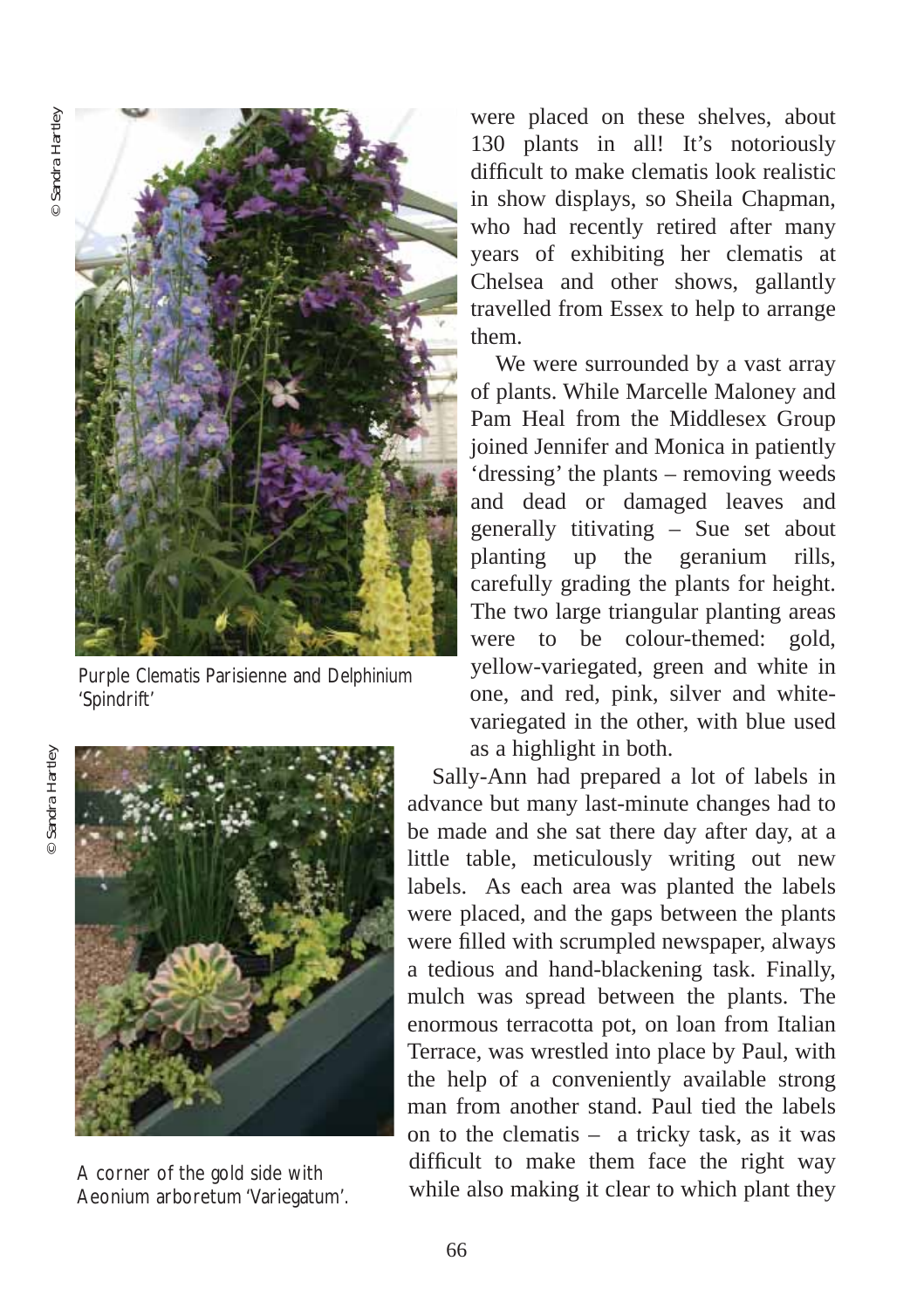referred.

On Friday we learnt from Sue's husband, Dave, that we were on the RHS webcam, a video camera fixed high up in the Pavilion which constantly swept across part of it, and we were right in the middle. The message went winging round the Society: it was rather disconcerting to know that our every move was being watched! Among the visitors to our stand were our President, Roy Lancaster, and his daughter, Holly.

Paul spread the gravel on the paths and tamped it down, while Brian touched up the paint. On Sunday night it was all finished. The end result was wonderful to behold: the gold side was quite dazzling – amidst the gloom of the lashing rain and fierce winds outside, it Front cover of the exhibit leaflet, looked like a pool of sunshine. The subtler drawn by Sue Ward. colours of the red/pink/silver side included a



brand new plant from Kevin Hughes, *Actaea pachypoda* 'Pewter & Pearls', its name aptly describing the leaves and the fruit. The surrounding astrantias and peonies set it off beautifully. The terracotta pot showed off a magnificent example of the recently introduced *Podophyllum* 'Kaleidoscope'.

We were told that the Queen would be going past our stand, but it turned out to be even more exciting. On the Monday evening, the Queen presented Prince

Charles with the RHS's most prestigious award, the Victoria Medal of Honour, with our stand as the backdrop. So, in all the photographs and the coverage on television and on the web, the HPS exhibit was seen by millions of people. The judging took place on Monday afternoon. The next morning Denis and his wife Susan were the first to the stand and they waited for Sue and Jennifer, to see their reaction to the resplendent Gold Medal. According to one of their



© Sandra Hartley

number, the judges had taken only a You can see why this *Podophyllum* was named few seconds to decide on the colour of 'Kaleidoscope'.